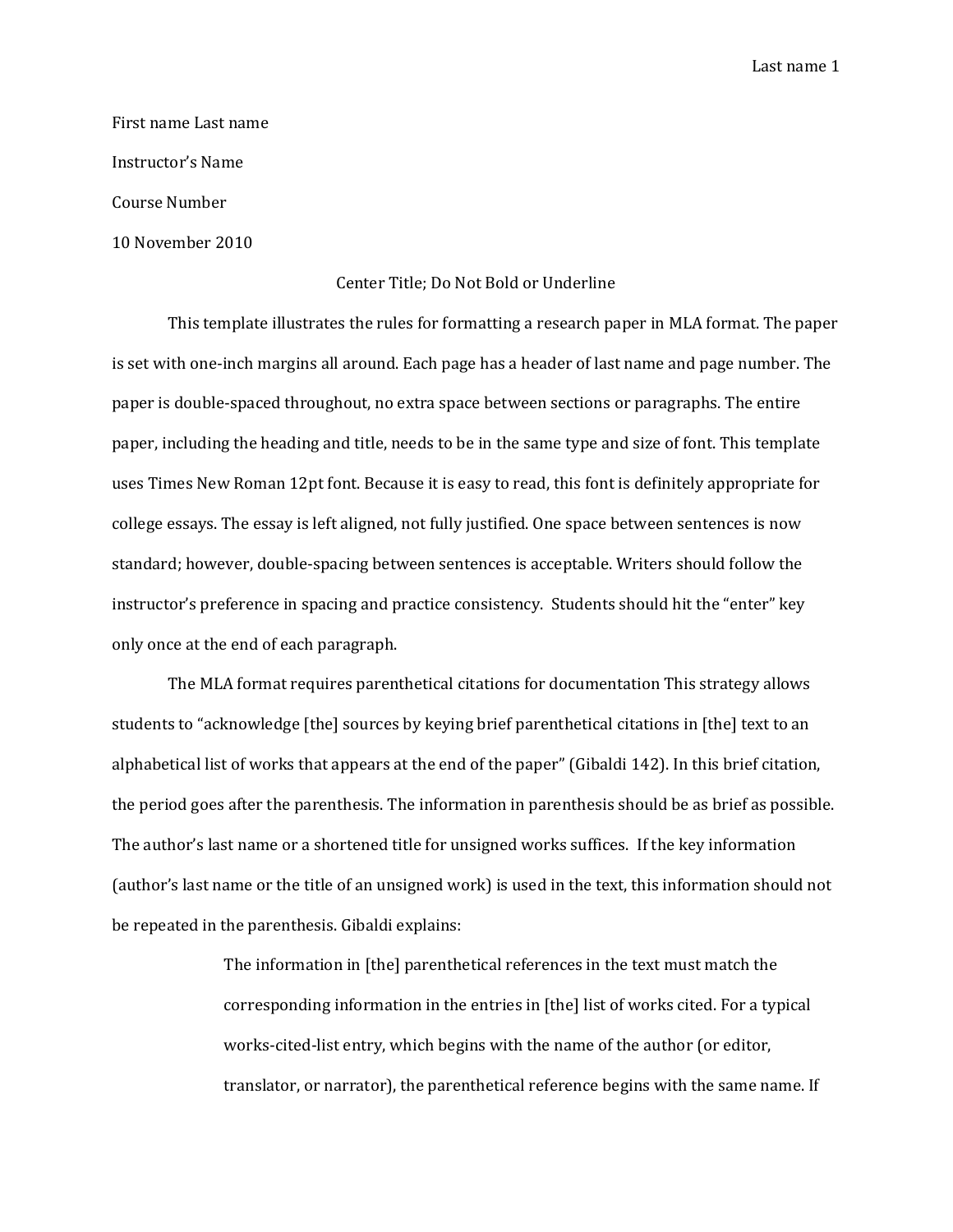Last name 2

the work is listed by title, the reference begins with the title, shortened or in full. (238‐239)

This long quote is set off by an extra one‐inch margin rather than quotation marks, and in this case, the period goes before the parenthetical citation. Chapters 5 and 6 of the *MLA Handbook* give more information on works cited and parenthetical citation.

 The Works Cited page is the final section of the paper. It begins on a new page with one‐inch margins all the way around and the heading of last name and page number. This page is also double‐spaced throughout with no extra space between entries. Items in a Works Cited page are alphabetized by the first word of each entry (author's last name or title of work). Each entry uses a hanging indent, in which lines after the first indent half an inch. URLs are not required as part of the entry; if used, they are not underlined, so the hyperlinks should be removed so that URLs will be formatted correctly. To do so, students should right click on the hyperlink and select "remove hyperlink." The sample Works Cited page that follows includes the entry for the *MLA Handbook* and some of the most common types of sources. Chapters 5 and 6 of the *MLA Handbook,* seventh edition (www.mlahandbook.org) and Purdue University's Online Writing Lab

(http://owl.english.purdue.edu/handouts/research/r\_mla.html) offer additional information on Internet sources.